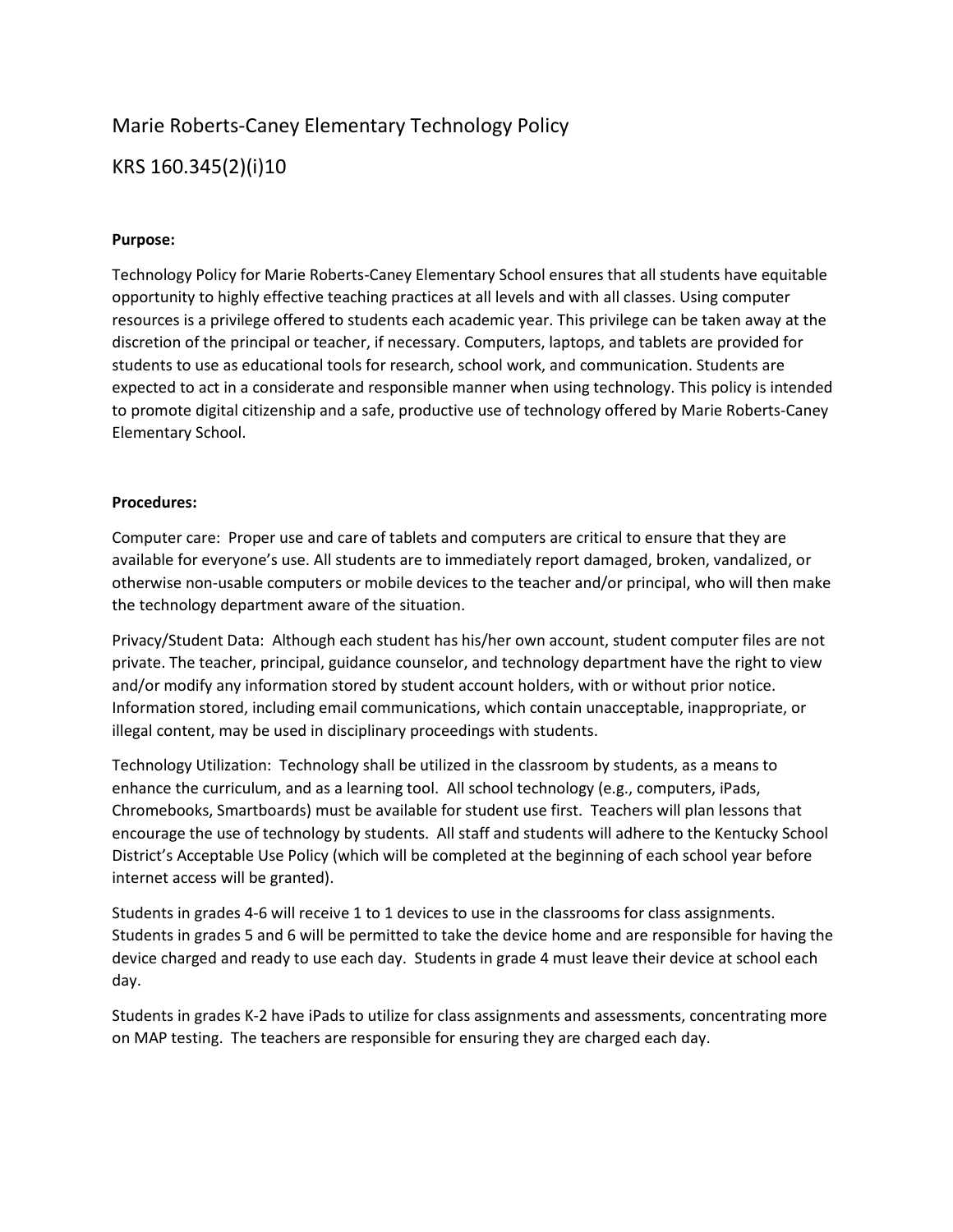# **Cell Phone Use:**

Absolutely **NO** cell phone usage shall be permitted during the school day. All classes have access to computers, iPads, or Chromebooks for all needed class use.

If a cell phone is visible during the school day, it shall be confiscated and taken to the principal.

 $1<sup>st</sup>$  offense the principal will call the guardian(s), explain the situation, and then give the cell phone back to the student at the end of the day.

2<sup>nd</sup> offense the principal will call the guardian(s), explain the situation, and ask for a parent meeting.

3<sup>rd</sup> offense the principal will call the guardian(s), explain that the cell phone will be placed in the school safe for one week, and then the parent must come and pick it up at the end of the week.

# **Responsible use:**

Marie Roberts-Caney Elementary requires and expects students to be ethical, courteous, and honest in a way that aligns with the mission of the school. The following activities are deemed unacceptable by MR-C.

- Intentionally downloading, displaying, or sending pornographic, racist, or otherwise offensive material
- Using obscene language, harassing, insulting, or attacking others
- Damaging computers, accessories, supporting systems, or networks
- Violating copyright laws through file sharing
- Using others' passwords or sharing of passwords
- Reviewing or modifying others' files without permission
- Intentionally wasting limited resources including but not limited to downloading inappropriate or nonschool related files
- Non-school related gaming and game site viewing
- Create, manipulate, or post images, audio, or video-related content of a student, teacher, staff member, or MR-C event without permission
- The use of social networks

# **Cyber Bullying:**

Cyber bullying is the act of using a communication device to bully a person by sending texts and/or images that are intended to attack, demean, or negatively impact another person or group. Marie Roberts-Caney Elementary School has a zero tolerance policy for this type of behavior. Students who